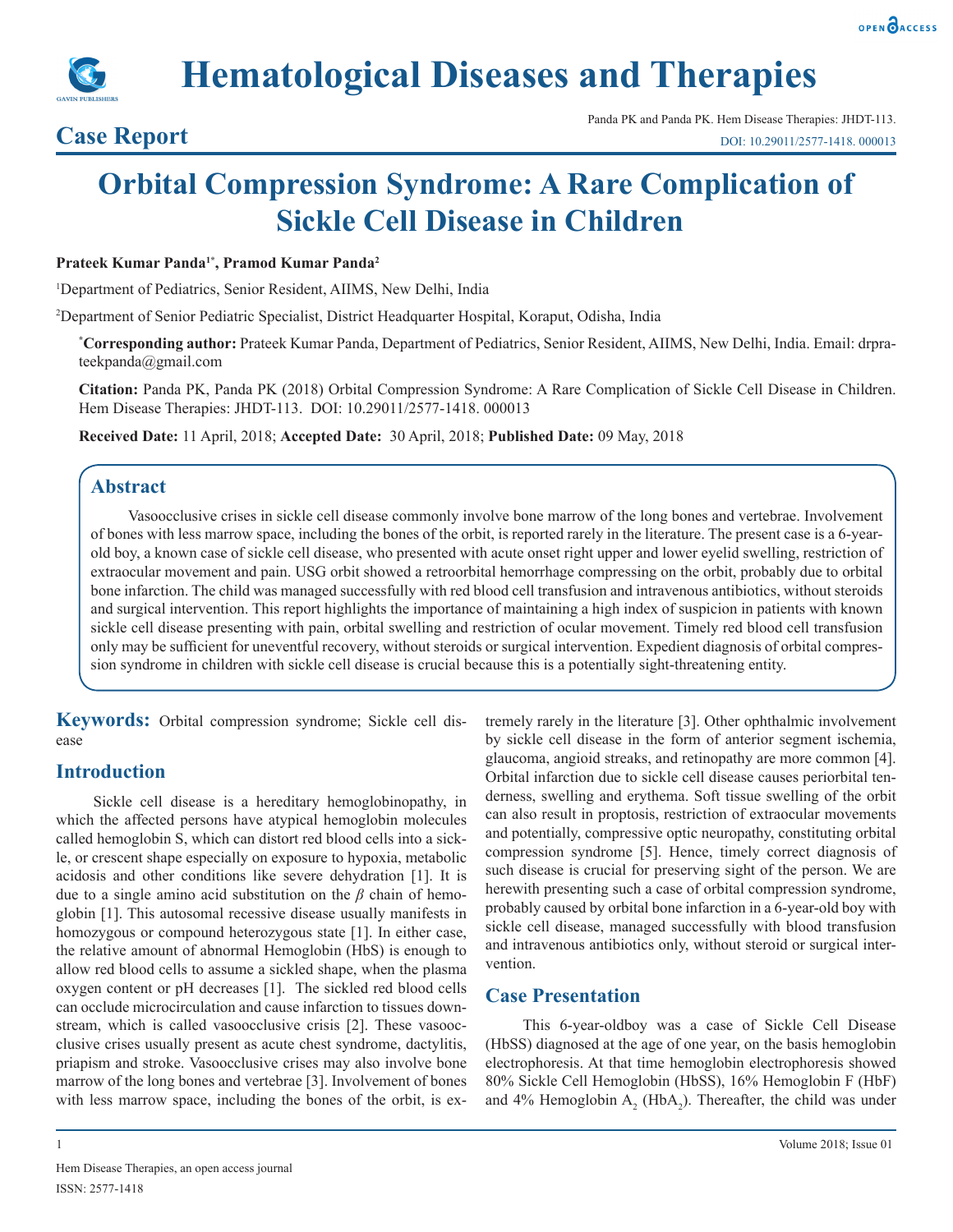**Citation:** Panda PK, Panda PK (2018) Orbital Compression Syndrome: A Rare Complication of Sickle Cell Disease in Children. Hem Disease Therapies: JHDT-113. DOI: 10.29011/2577-1418. 000013

regular follow up from our institute with blood transfusions as required, usually 3-4 times in a year. The child was also on folic acid supplementation, to maximize erythropoisis. In the current illness, the child presented with history of two days of progressive swelling of his right upper and lower eyelids (Figure 1), associated with pain and restriction of extraocular movement. He had only minimal mucopurulent discharge.



**Figure 1:** Clinical photograph of the child showing orbital swelling and erythema on day 3 of the illness.

The child did not complain of any visual impairment, except for occasional double vision. He had no systemic symptoms, such as fever, cough, cold, rhinorrhea, chest pain, pain abdomen, headache, or pain in other sites of body. There was no recent history of chalazion, bug bite, ocular or head trauma.

The child was admitted one year back with acute chest syndrome and was managed successfully with blood transfusion and IV antibiotics.

On examination, his visual acuity was 6/6 in both eyes, although he could not open his right eye without manual manipulation. He had mild proptosis and prominent right upper and lower eyelid swelling with erythema. His left eye was normal. His pupils measured 4mm in the dark and 2mm in the light with no relative afferent papillary defect. He had restricted extraocular movement in up gaze in right eye and he was orthophoric.

His intraocular pressure was normal. Anterior segment examination revealed mild conjunctival injection and chemosis in the palpebral and temporal bulbar conjunctivae. Fundus examination was normal. On systemic examination, the child had pallor, hemolytic facies, hepatomegaly and spleen tip was palpable. His complete blood count showed white blood cell count of 7,600/ cumm, hemoglobin of 8.0 gram/deciliter, reticulocytosis of 5.0% and normal platelet count. Abnormal red blood cell morphology was noted on the peripheral smear, including sickled red blood cells. USG of right orbit showed a retro-orbital subperiosteal hematoma of size 1.8 cm X 1.5 cm compressing on the orbital tissue. The child was administered intravenous fluid for hydration and one unit of packed red blood cell transfusion.

He was also started on intravenous ceftriaxone and vancomycin initially, as orbital cellulitis could not be ruled out unequivocally. However, the child showed significant improvement in upcoming two days with decrease in swelling and erythema of eyelids, improvement in eye opening and extraocular movement. So, computed tomography and any further imaging, surgical intervention or steroid was deferred. The child was discharged after four days of hospital stay with normal vision and mild residual eyelid swelling.

#### **Discussion**

Orbital Compression Syndrome (OCS) usually presents as an acute condition characterized by eyelid edema, proptosis, periorbital pain, restriction of extra-ocular motility, with or without decreased visual acuity. Orbital compression syndrome due to subperiosteal hemorrhages and orbital bone infarction is a rare complication of sickle cell disease [5]. It usually presents in persons with age less than 20 years with male predominance. Sokol et al. have described two similar cases due to infarction of greater wing of Sphenoid [6]. Orbital infarction presents with acute periorbital pain and swelling, and if remains untreated then may impair vision [6]. The inflammatory response generated by infarcted bone can rapidly spread to the periorbital soft tissue causing proptosis<sup>7</sup>. A unique feature of orbital bone infarction is the formation of haematoma, the occurrence of which is thought to be related to local vessel wall necrosis and subsequent extravasation of blood [7].

These haematomas along with the inflammatory swelling also contribute to proptosis, ophthalmoplegia, conjunctival chemosis, corneal hypoesthesia and optic nerve dysfunction (orbital compression syndrome) [8]. Rarely orbital bone infarction can be painless, as in a case report described by Mc Bride et al. [1].

Most of these cases, if timely diagnosed, can be managed successfully with packed red blood cell transfusion or exchange transfusion. Although, many of the available literature have reported use of intravenous antibiotics and steroid, no standard treatment guideline strongly recommends these two drugs. Surgical decom